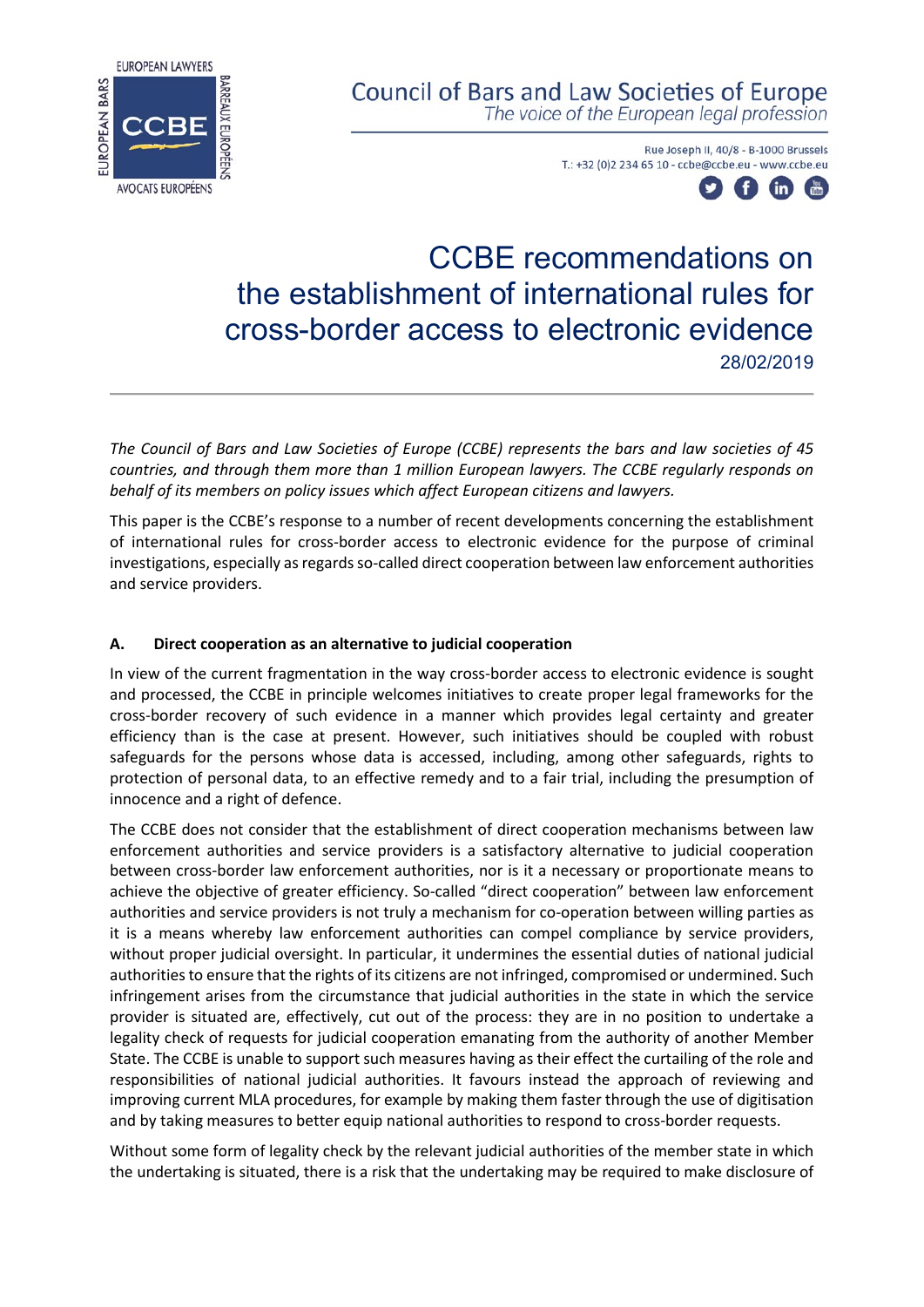a nature which could not normally be required in the jurisdiction where the data are sought. This is especially important in relation to information communicated in confidence between lawyers and clients which is legally protected from disclosure. Also, smaller entities may lack the legal resources and expertise to query the legality of the production order. Furthermore, where the undertaking is simply a service provider, it may lack the knowledge necessary for it even to be aware that the request compromises the data subject's fundamental rights.

In these circumstances, in addition to the need for a legality check of the production order by the relevant judicial authorities of the country where the data are sought, there might also be a need for the participation in the proceedings of a person or entity that is aware of matters such as whether the evidence is likely to be covered by lawyer-client confidentiality. In the case of personal data within the meaning of the GDPR this would normally be the data controller (e.g. a law firm), and, in the case of data concerning a legal (as opposed to natural) person (which data would not fall within the scope of the GDPR) it would be a "controller" in an analogous position. It is appreciated that such notification might not always be appropriate, especially where there is a risk of destruction of the evidence when the data controller becomes aware that an investigation is taking place. The CCBE recognises that such situations may arise from time to time, and suggests that, in such cases, it may be acceptable to have in place an evidence preservation request process which would compel the relevant undertaking to take steps to preserve that evidence, pending the conduct of a legality check by the judicial authorities of the state in which the evidence is situated. Once the evidence has been secured through a preservation order, a proper legality check would then be undertaken prior to the production of the targeted data.

The CCBE therefore proposes that direct cooperation between law enforcement authorities in one jurisdiction and service providers in other jurisdictions be restricted to the obtaining of preservation orders alone. For the production of electronic evidence, a preservation order could be followed up with a procedure under a Mutual Legal Assistance Treaty. Apart from the reasons explained above, further arguments in favour of restricting direct cooperation to preservation orders include the procedural and technical uncertainties regarding the execution of such production orders addressed to private entities in another jurisdiction without the involvement of the authorities where the data are sought, including:

- How should EPOC's be served to addressees (by registered post, electronically, special delivery system etc.)?
- How are addressees expected to submit the requested data to the issuing authority (means, formats, structure, size limits etc.)?
- How can the security of the transaction be guaranteed to ensure that the data are true, accurate and untampered with?
- How can addressees evaluate the authenticity and legality of the EPOC's?

In light of the foregoing and in response to the recent [Recommendations](https://ec.europa.eu/info/policies/justice-and-fundamental-rights/criminal-justice/e-evidence-cross-border-access-electronic-evidence_en) issued by the European Commission on the opening of international negotiations on cross-border rules to obtain electronic evidence, the CCBE wishes to highlight its concerns in relation to the legislative developments which are discussed below.

## **B. The U.S. CLOUD Act**

With the adoption of the U.S. Clarifying Lawful Overseas Use of Data (CLOUD) Act, US law enforcement agencies now have explicit legal authority to obtain electronic data from U.S. cloud and communication companies regardless of where the company stores the data. The CLOUD Act also proposes a legal framework for expeditious international data-sharing using executive agreements.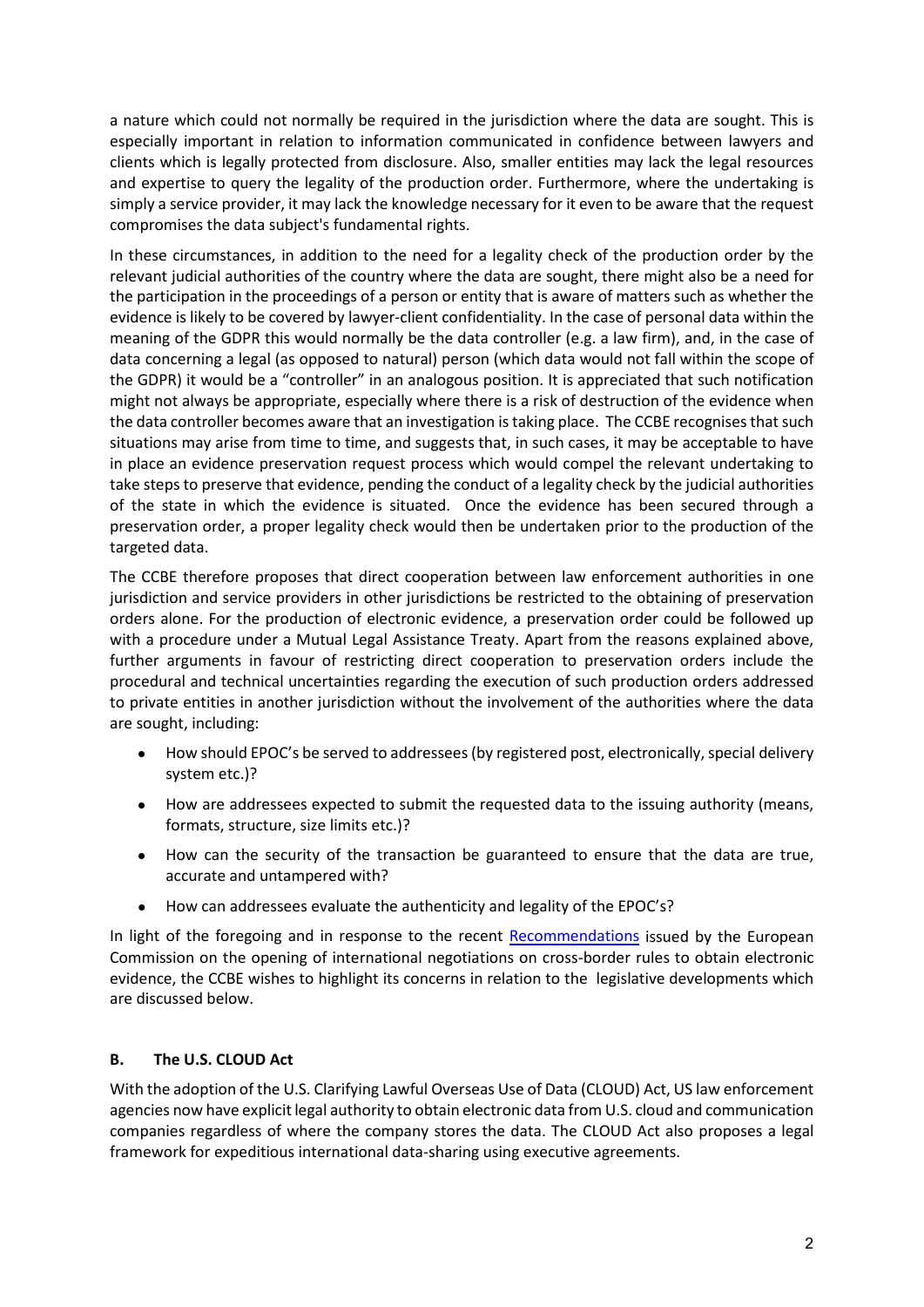The CCBE joins the European Parliament in its concerns regarding the [CLOUD Act,](https://www.congress.gov/115/bills/hr4943/BILLS-115hr4943ih.pdf) regretting that the U.S. has unilaterally sought to expand the territorial reach of its law enforcement powers, instead of making use of Mutual Legal Assistance Treaties (MLAT's)<sup>[1](#page-2-0)</sup>. As a result, undertakings offering electronic communication and/or information society services may find themselves in the dilemma of being compelled to violate either EU legal obligations (by disclosure of personal data in compliance with a CLOUD Act warrant) or US legal obligations (by non-disclosure of personal data in compliance with EU data protection law, namely the General Data Protection Regulation).

Although the CCBE welcomes the provisions of the CLOUD Act which introduced legal remedies in respect of warrants targeting non-US citizens, it takes the view that the newly-introduced "motion to quash or modify" is too narrow in scope. Most egregiously, the bringing of a motion to quash or modify is restricted to circumstances where the laws of only a so-called "qualified government" might be violated. Furthermore, the legal process does not involve the hearing of the State in which the seized data is stored, nor is the affected person notified subsequent to the "seizure". Another major concern is that the CLOUD Act does not have any proper mechanism for the protection of the secrecy or confidentiality of evidence in the possession of lawyers, and which is subject to legal professional privilege or similar obligations of professional secrecy. For a fuller analysis and statement of the CCBE concerns in this respect reference is made to the [CCBE Assessment of the U.S. CLOUD Act.](https://www.ccbe.eu/fileadmin/speciality_distribution/public/documents/SURVEILLANCE/SVL_Position_papers/EN_SVL_20190228_CCBE-Assessment-of-the-U-S-CLOUD-Act.pdf)

#### **C. Commission proposal for a Regulation on European Production and Preservation Orders for electronic evidence in criminal matters**

It is regrettable to note that the legislative initiative proposed by the European Commission as setting out a framework for direct cooperation between EU law enforcement actors and service providers to a large extent mirrors the approach taken in the U.S. CLOUD Act and, hence, gives rise to similar concerns.

Although this proposal is, of course, to be construed within a different legal context, its overall approach is broadly the same as the CLOUD Act. The main purpose of the Commission proposal for a Regulation on European Production and Preservation Orders for electronic evidence in criminal matters is to enable law enforcement authorities of an EU Member State to oblige undertakings offering electronic communications and/or information society services in the EU to preserve and/or produce electronic evidence, irrespective of the jurisdiction in which that undertaking is based and where the data are stored.

Reference is made to the CCB[E position paper](https://www.ccbe.eu/fileadmin/speciality_distribution/public/documents/SURVEILLANCE/SVL_Position_papers/EN_SVL_20181019_CCBE-position-on-Commission-proposal-Regulation-on-European-Production-and-Preservation-Orders-for-e-evidence.pdf)<sup>[2](#page-2-1)</sup> regarding this proposal, which gives a detailed overview of the main areas of concern. The CCBE's fundamental concern, however, is that the proposed regulation introduces a mechanism through which the established systems of judicial assistance are bypassed, and the protection of fundamental rights is delegated partly or in full to private parties.

The position paper also sets out a number of further issues and concerns that the CCBE wishes to see addressed in the course of the legislative process, particularly in relation to the protection of confidentiality of lawyer-client communications, judicial validation, grounds for refusal of the execution of the order, the need for a sufficient degree of suspicion as justifying the granting of an order, the importance of notifying data subjects, and rights of defence.

The draft of the proposed regulation was published by the Commission in April 2018. On 7th December the Justice and Home Affairs Council approved a [general approach](http://data.consilium.europa.eu/doc/document/ST-15292-2018-INIT/en/pdf) in respect of the proposed Regulation. The approved common approach was published on 12th December. It contained a number

-

<span id="page-2-0"></span><sup>1</sup> European Parliament [resolution](http://www.europarl.europa.eu/sides/getDoc.do?pubRef=-//EP//TEXT+TA+P8-TA-2018-0315+0+DOC+XML+V0//EN&language=EN) of 5 July 2018 on the adequacy of the protection afforded by the EU-US Privacy Shield (Paragraphs 37-38).

<span id="page-2-1"></span><sup>2</sup> [CCBE position on the Commission proposal for a Regulation on European Production and Preservation Orders for e](https://www.ccbe.eu/fileadmin/speciality_distribution/public/documents/SURVEILLANCE/SVL_Position_papers/EN_SVL_20181019_CCBE-position-on-Commission-proposal-Regulation-on-European-Production-and-Preservation-Orders-for-e-evidence.pdf)  [evidence in criminal matters,](https://www.ccbe.eu/fileadmin/speciality_distribution/public/documents/SURVEILLANCE/SVL_Position_papers/EN_SVL_20181019_CCBE-position-on-Commission-proposal-Regulation-on-European-Production-and-Preservation-Orders-for-e-evidence.pdf) 19 October 2018.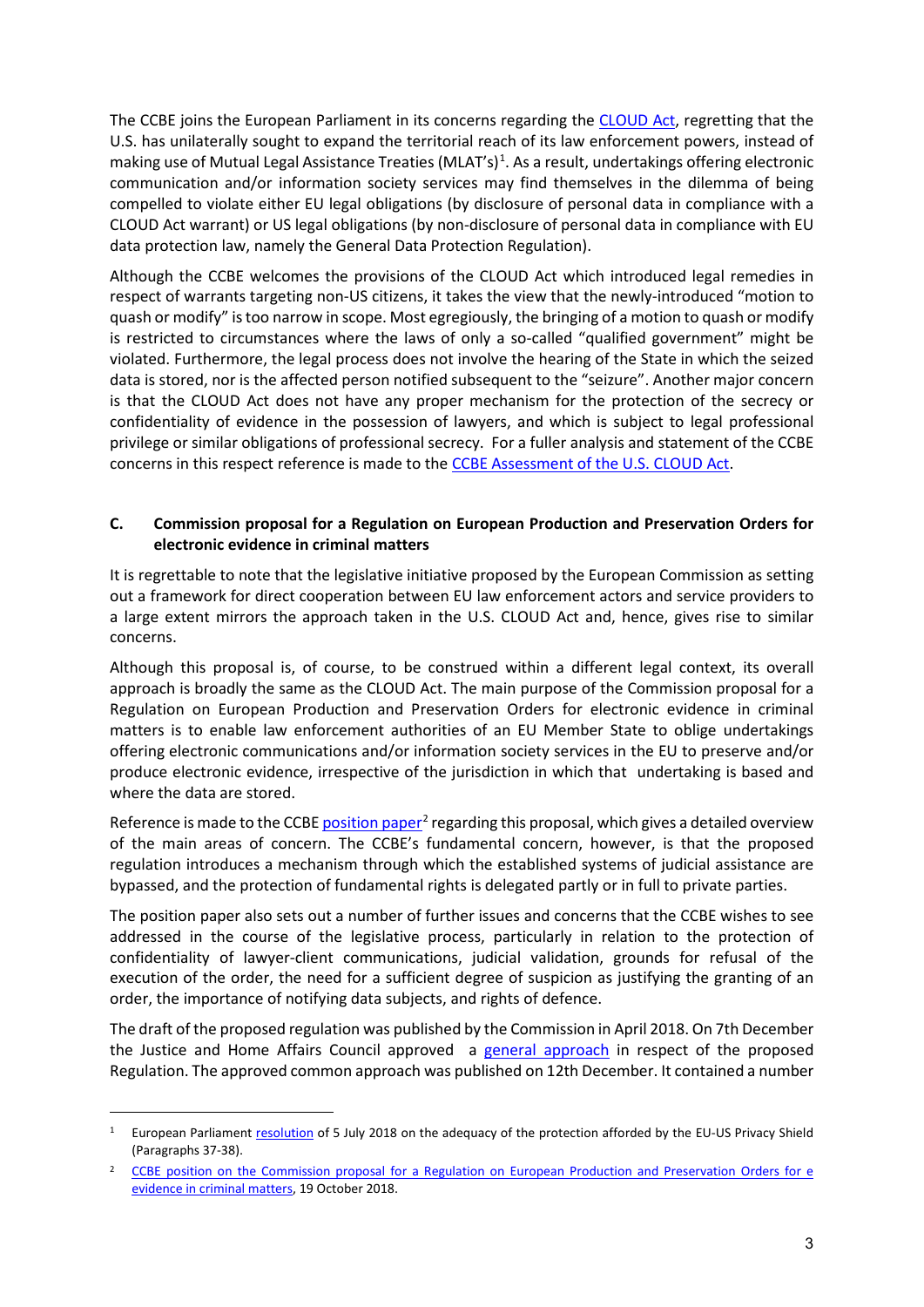of significant amendments. For example, the Council common approach introduces in Article 7a a form of notification of the authorities in the Member State where the data is sought. This provision, however, does not provide any meaningful protection as the notification has no suspensive effect, there is no obligation for the Member State concerned to intervene, there are no grounds on which objections might be taken nor the request be refused, nor is there any requirement for a proportionality check.

The Council common approach also suggests deleting the grounds upon which service providers are permitted to refuse to execute production orders. It is the considered position of the CCBE that, on the contrary, not only should those grounds for refusal be preserved, but also should be widened so as to include also the absence of double criminality and the circumstance that the requested data is covered by professional secrecy/legal professional privilege.

Furthermore, the Council common approach substantially waters down the requirement to notify data subjects by stating that this may be delayed "as long as it constitutes a necessary and proportionate measure". This severely undermines the data subjects' fair trial rights because, so long as data subjects are not aware that their data has been the subject of a production request, they cannot assert their rights. As set out in the CCBE position, if data production orders (as opposed to data preservation orders) are to be permitted at all, the imposition of confidentiality restrictions on such production orders ought to be subject to the approval of an independent judicial authority and in each case be duly motivated and justified by the issuing authority on the basis of meaningful and documented assessments. Also, such confidentiality restrictions should not continue any longer than is strictly necessary. When confidentiality restrictions cease, the data subjects should be informed and have available to them appropriate legal remedies.

The CCBE therefore regrets that instead of remedying the major defects which were contained in the original proposal, the Council's general approach exacerbates them and undermines even those inadequate procedural safeguards which were present in the Commission proposal.

In light of this, the CCBE welcomes what appears to be a more sceptical approach by the European Parliament to the proposal. The CCBE notes that, instead of presenting a Report, the Rapporteur for the file, Birgit Sippel MEP (S&D, Germany) first published a series of working documents which assess in detail issues such as the scope of the proposed application of the draft regulation and its relationship with other instruments; the execution of production and preservation orders and the role of service providers; the relationship of the regulation to third country laws; conditions for issuing production and preservation orders; safeguards and remedies (including data protection safeguards); and the enforcement of production and preservation orders.

These working documents will serve as the basis for the preparation of the draft Report of the LIBE Committee, which will be produced by the new Parliament following the forthcoming elections.

In this regard, it is important to note that th[e second](http://www.europarl.europa.eu/sides/getDoc.do?type=COMPARL&reference=PE-634.729&format=PDF&language=EN&secondRef=01) working document questions the legal basis of the proposed e-evidence regulation on the ground that it goes beyond the current application of Article 82(1)(a) of the Treaty on the Functioning of the EU by appearing to seek to broaden the concept of mutual recognition as laid down therein.

The final outcome of the legislative process is therefore still highly uncertain and the CCBE considers that it is therefore premature for the European Commission to seek to negotiate international instruments using the e-evidence proposal as a reference point.

## **D. Second Additional Protocol to the Council of Europe Convention on Cybercrime**

Similar developments are also taking place within the context of the Second Additional Protocol to the [Council of Europe Convention on Cybercrime \('Budapest Convention', CETS No. 185\)](https://www.coe.int/en/web/conventions/full-list/-/conventions/treaty/185) which is currently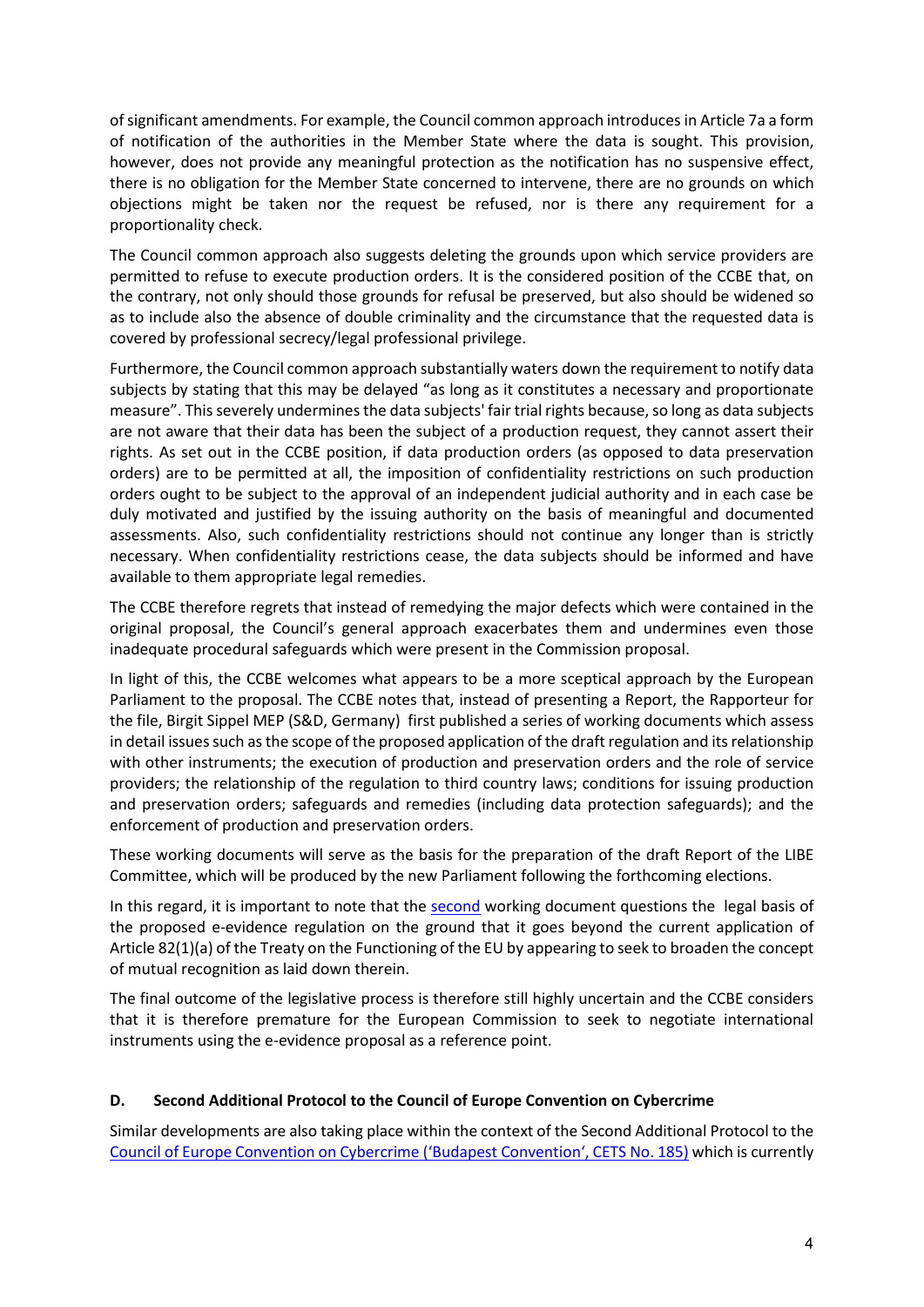being negotiated. In accordance with the Terms of Reference, the Second Additional Protocol may include the following elements:

- Provisions for more effective mutual legal assistance, in particular:
	- $\circ$  a simplified regime for mutual legal assistance requests for subscriber information;
	- o international production orders;
	- o direct cooperation between judicial authorities in mutual legal assistance requests;
	- o joint investigations and joint investigation teams;
	- o requests in the English language;
	- o audio/video hearing of witnesses, victims and experts;
	- o emergency Mutual Legal Assistance (MLA) procedures.
- Provisions allowing for direct cooperation with service providers in other jurisdictions with regard to requests for subscriber information, preservation requests, and emergency requests;
- Clearer framework and stronger safeguards for existing practices of transborder access to data;
- Safeguards, including data protection requirements.

From what has been reported so far on the current state of play of the ongoing negotiations, a similar approach is being envisaged as the U.S. CLOUD Act and the EU proposal on e-evidence. The abovementioned CCBE concerns will therefore also apply in this context.

## **E. CCBE Recommendations**

The creation of mechanisms which no longer require an MLAT to enable law enforcement authorities to compel international data transfers has, as a consequence, the removal of the checks and balances that are built into MLATs regarding the exchange of data between the EU and the U.S. or the countries who are parties to the Budapest Convention.

In the context of the negotiation of the proposed EU-U.S agreement as well also as the negotiations concerning a Second Additional Protocol to the Council of Europe Convention on Cybercrime, the CCBE therefore strongly calls upon the EU institutions to adhere to the following principles so as to prevent any potential conflicts with European law, to create sufficient safeguards and legal remedies against third country surveillance measures and to ensure the protection of legal professional privilege and professional secrecy:

- 1. To postpone the negotiation of the proposed EU-U.S. agreement and the Second Additional Protocol to the Council of Europe Convention on Cybercrime until the legislative process concerning the Regulation on European Production and Preservation Orders for electronic evidence in criminal matters is finalised.
- 2. To ensure respect for the fundamental rights, freedoms and general principles of EU law as enshrined in the European Union Treaties, the EU Charter of Fundamental Rights and the European Convention on Human Rights.
- 3. To restrict direct cooperation with service providers in other jurisdictions so as to relate to preservation orders only, though admitting of the possibility that, a preservation order relating to electronic evidence, might be followed up with an appropriate procedure under a Mutual Legal Assistance Treaty to recover that evidence.

In the event that the European Institutions were to decide to proceed with establishing direct cooperation instruments for international production orders concerning electronic evidence, the CCBE